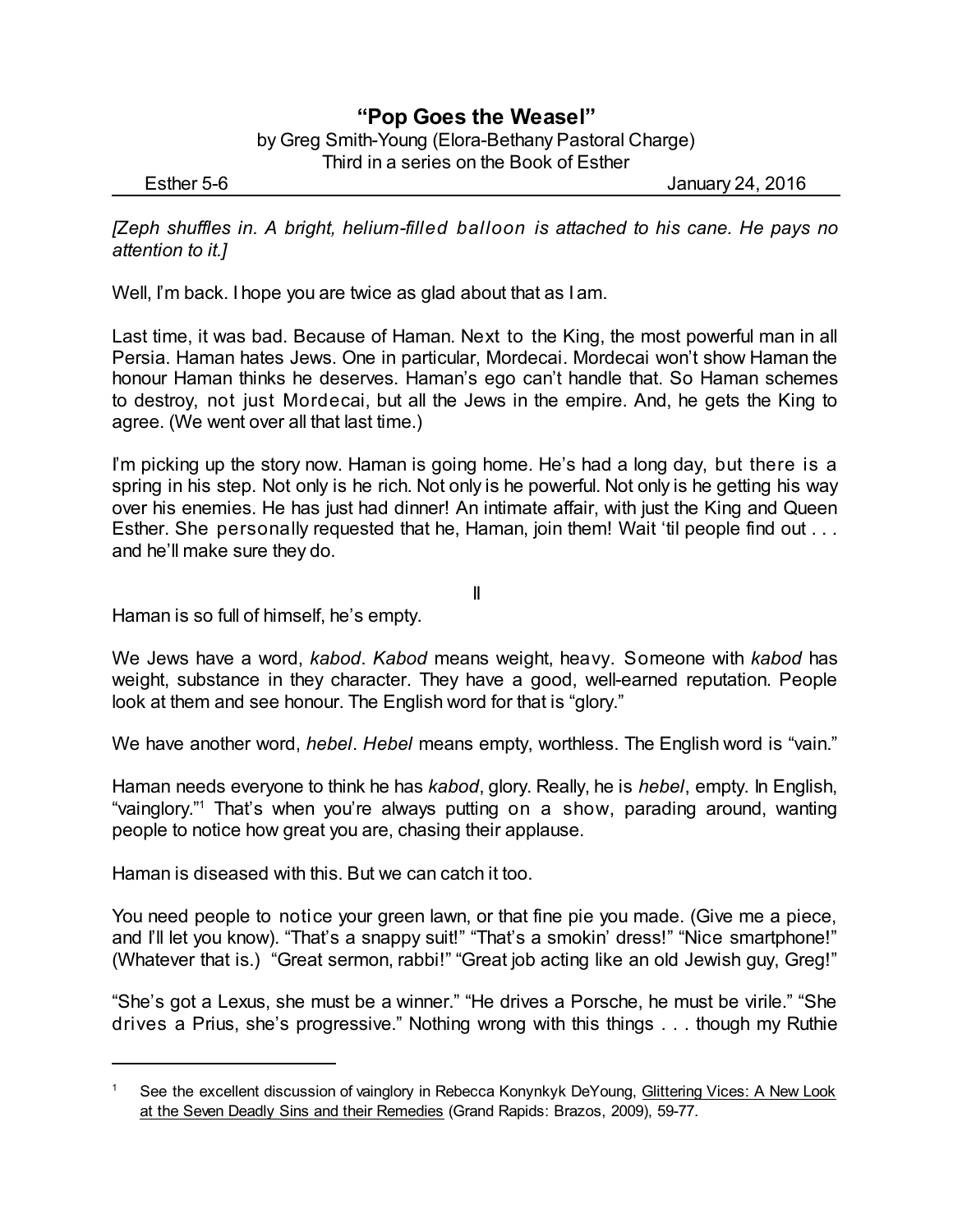won't let me get a sports car, says I'm virile enough! (Nice.)

But when you want them so people will cheer you, that's vainglory. It strikes easy. And Haman's got it bad.

He's coming home. Dinner went so well, Queen Esther is planning another and again, she has insisted that Haman join them. Can it get any better?

Well, we know better. Haman doesn't know that Queen Esther is putting together these fine dinners, to make the right moment to ask the King to save the Jews from Haman's plot. And he doesn't know that Esther herself is a Jew!

[To reader:] You've got something to read? Let's hear it!

That day Haman left Esther's place happy, his spirits high, but then he saw Mordecai in the King's Gate. Mordecai neither stood up nor seemed the least bit nervous around him, so Haman suddenly felt great rage toward Mordecai. But Haman held himself back and went on home. He sent word that his friends and his wife Zeresh should join him there. Haman boasted to them about his great wealth and his many sons. He told all about how the king had honored him by promoting him over the officials and high royal workers. "Best of all," Haman said, "Queen Esther has invited no one else but me to join the king for food and drinks that she has prepared. In fact, I've been called to join the king at her place tomorrow! But all this loses its meaning every time I see Mordecai the Jew sitting at the King's Gate."

So his wife Zeresh and all his friends told him: "Have people prepare a pointed pole seventy-five feet high. In the morning, tell the king to have Mordecai impaled on it. Then you can go with the king to the feast in a happy mood." Haman liked the idea and had the pole prepared.

> Esther 5.9-14 Common English Bible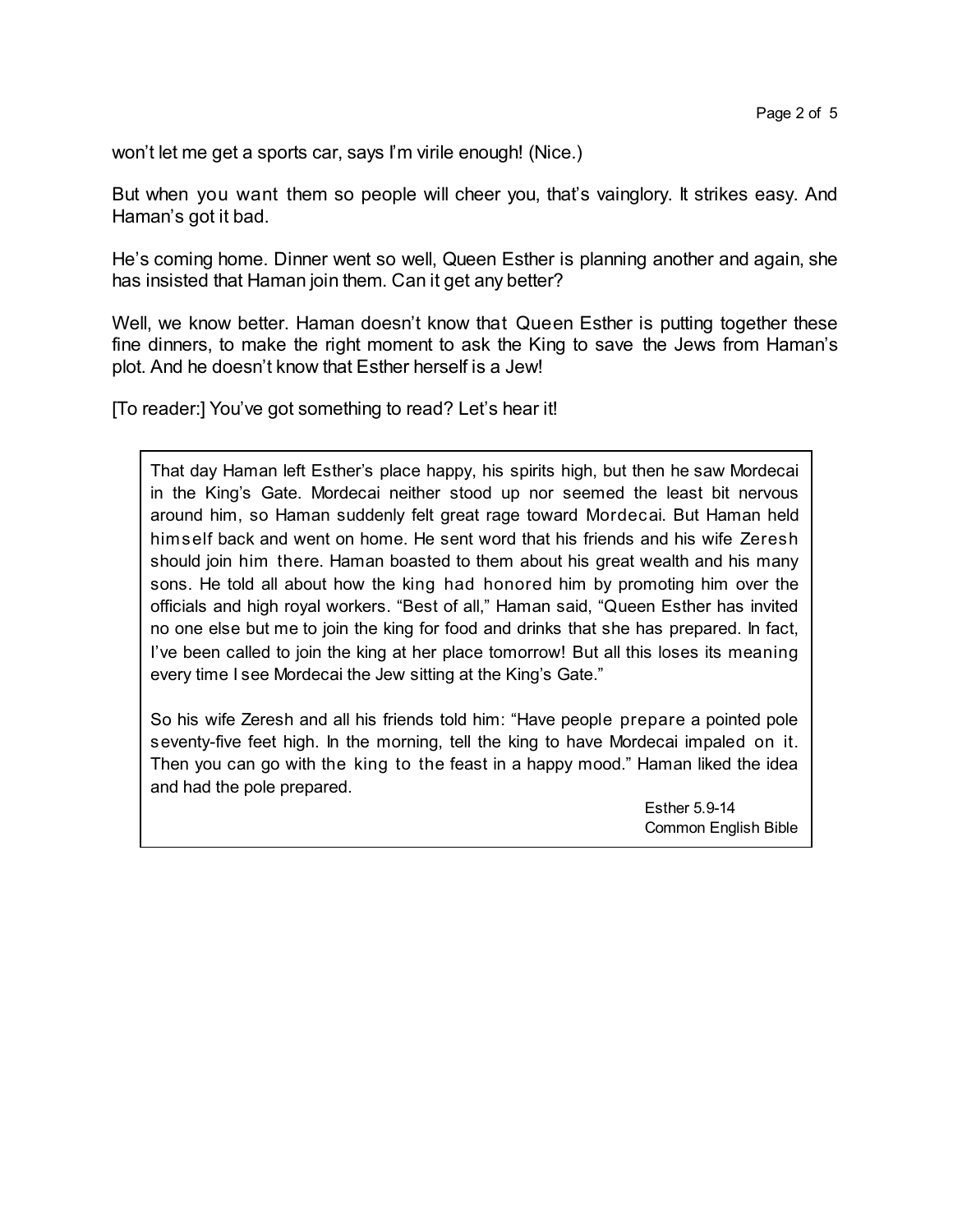III

[To reader:] Would you please stop there.

*Pride goes before ruin, Arrogance, before failure.* Proverbs 16.18 (JPSV)

Remember that. It's one of the proverbs. (Nice.)

The next morning, Haman shows up early for work. He's got it all planned. He's going to ask the King to have Mordecai the Jew killed, executed, strung up on that huge pole that Haman himself had erected. Why so big? My Ruthie would have something to say here. I'm just going to say that Haman wants everyone to see that he's a bigger man than Mordecai. (Nice.)

But, Haman does not know that last night, it so happened the King couldn't sleep. So he had a book read to him. It happened to be a record of important events. (Nothing like reliving the good old days!) They happened to read the part about a plot against the King. The plot was only stopped when someone overheard it and sounded the alarm. That someone? It happened to be Mordecai the Jew, who saved the King's life. It just so happened, there was an oversight and Mordecai had never been honoured. And, it happened that the King was thinking of doing something nice for Mordecai, just as Haman came in that morning to demand Mordecai's death.

Now, she's going to read some more. But first, this Psalm:

*Why do nations assemble, and peoples plot vain things; kings of the earth take their stand, and regents intrigue together against the Lord and against His anointed? . . . He who is enthroned in heaven laughs; the Lord mocks at them.* Psalm 2.1-2,4 (JPSV)

(Nice.) Now, go ahead.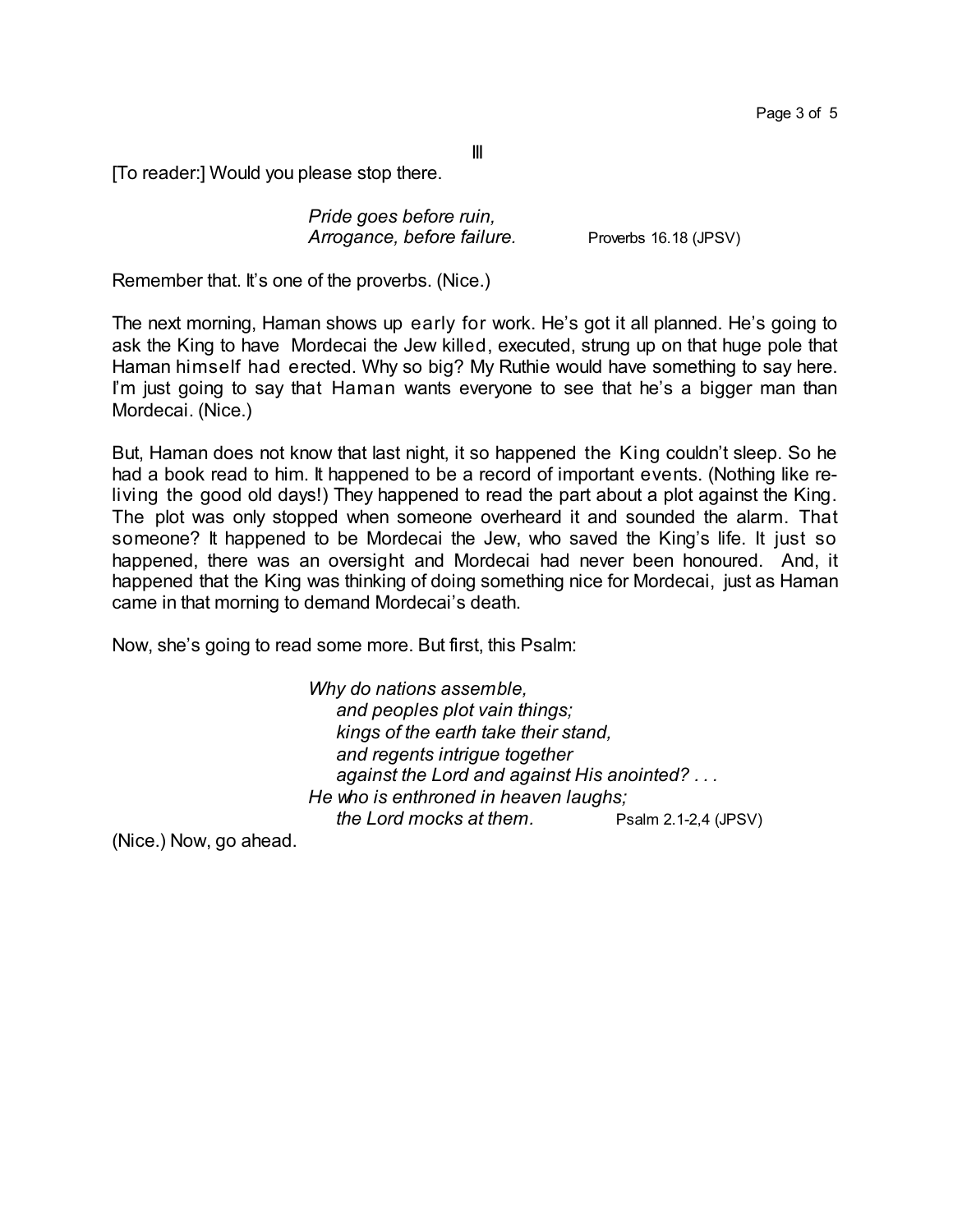When Haman entered, the king asked him, "What should be done for the man whom the king really wants to honor?"

Haman thought to himself, Whom would the king really want to honor more than me? So Haman said to the king, "Here's what should be done for the man the king really wants to honor. Have servants bring out a royal robe that the king himself has worn and a horse on which the king himself has ridden. It should have a royal crest on its head. Then hand over the robe and the horse to another man, one of the king's officials. Have him personally robe the man whom the king really wants to honor and lead him on the horse through the city square. As he goes, have him shout, 'This is what the king does for the man he really wants to honor!"

Then the king said to Haman, "Hurry, take the robe and the horse just as you've said and do exactly that for Mordecai the Jew, who works at the King's Gate. Don't leave out a single thing you've said!"

So Haman took the robe and the horse and put the robe on Mordecai. He led him on horseback through the city square, shouting as he went, "This is what the king does for the man he really wants to honor!" Afterward, Mordecai returned to the King's Gate, while Haman hurried home feeling great shame, his head covered.

> Esther 6.6-12 Common English Bible

IV

Like my balloon. Big. Bright. Demands to be noticed!

Haman had to tell his friends and his wife about all his money, and all his honours, and all his promotions, and his high status. (You think they didn't already know?) And about all his sons. (You think his wife didn't know?).

He's got everything. But then, just one person, Mordecai the Jew, doesn't bow down to him. . . . *[Zeph pulls out a pin, and pops the balloon*] . . . goes the weasel.

Vainglory. *Kabod hebel*.

Why do we pump ourselves up? When we're worried we've got nothing inside. And, deathly afraid that others will notice. We fake it because we're scared we'll never make it.<sup>2</sup>

<sup>&</sup>lt;sup>2</sup> DeYoung, 72.